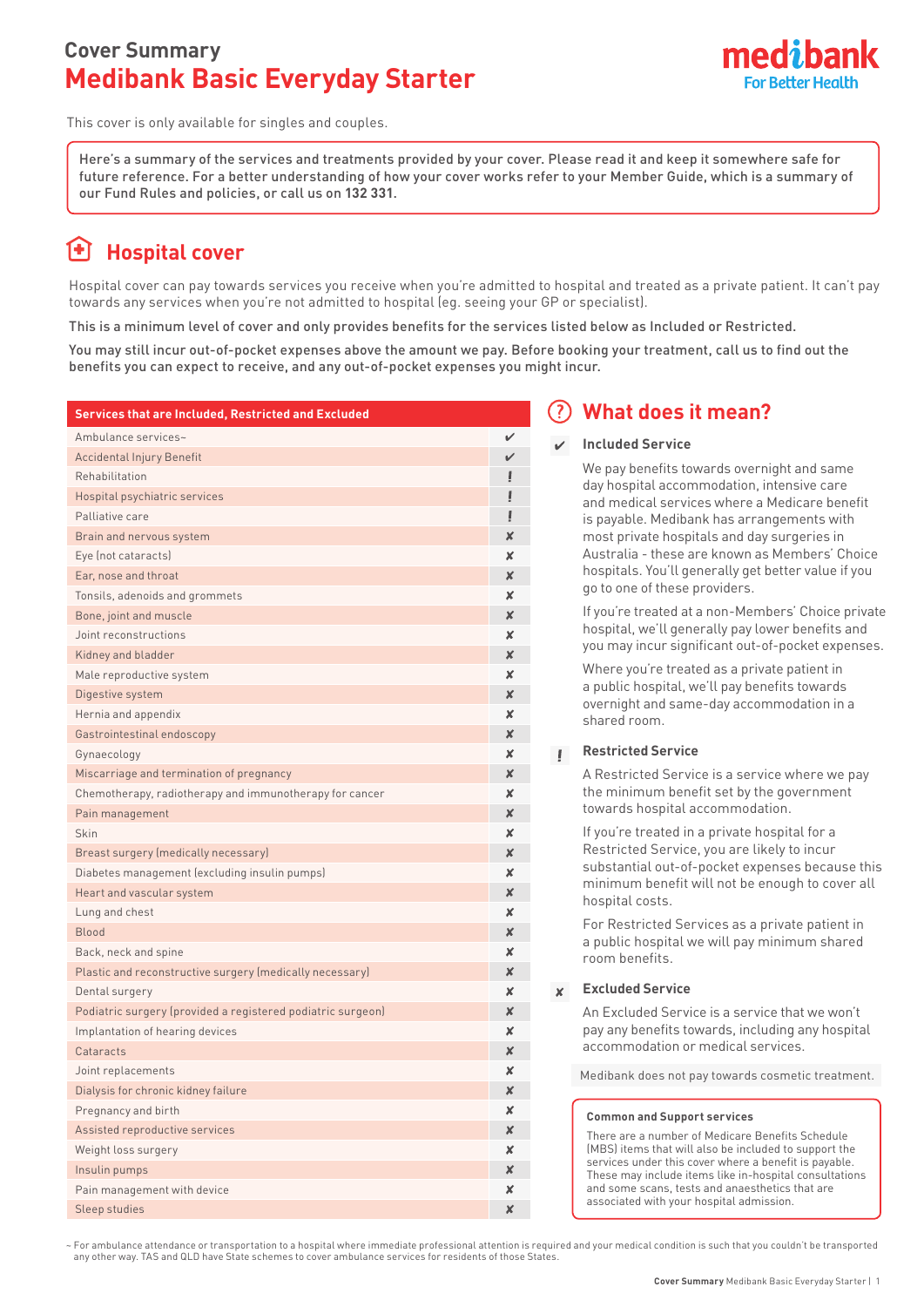**Accidental Injury Benefit** means that any Excluded or Restricted Service will be treated as if it is an Included Service, where you require hospital treatment as a result of injuries sustained in an Accident. It only applies where the Accident occurred after joining your cover.

See your Member Guide for more information.

## **Things you need to know about your Hospital cover**

### **Waiting Period**

A waiting period applies when you join Medibank, or change your cover to include new or upgraded services. We won't pay benefits for any items purchased or services received while you are serving a waiting period.

### **Switching from another health insurer?**

You may not need to re-serve waiting periods if you join Medibank within 2 months of leaving your previous health insurer, and you've already served the waiting period for that service.

#### **Accident Waiting Period Waiver**

Where a 1-day or 2-month waiting period applies to a service or treatment under your Hospital cover, it may be waived for claims resulting from an Accident that occurred after joining this cover.

| <b>Waiting periods</b> |                                                                                                                                                                                                                                                                                                    |  |  |  |  |
|------------------------|----------------------------------------------------------------------------------------------------------------------------------------------------------------------------------------------------------------------------------------------------------------------------------------------------|--|--|--|--|
| 1 day                  | Ambulance services.                                                                                                                                                                                                                                                                                |  |  |  |  |
| 2 months               | Hospital psychiatric services, Rehabilitation and Palliative care.                                                                                                                                                                                                                                 |  |  |  |  |
|                        | Hospital treatment for conditions requiring hospitalisation that are not deemed pre-existing conditions.                                                                                                                                                                                           |  |  |  |  |
| 12 months              | Pre-existing conditions<br>An ailment, illness or condition that, in the opinion of a Medical Practitioner appointed by Medibank, the signs or symptoms of which<br>existed at any time in the 6 month period prior to the day on which you became insured under the policy or changed your cover. |  |  |  |  |

#### **Excess**

This is the amount you pay towards your hospital admission (same-day or overnight) before we pay any benefits. There are three excess levels on this cover; \$250, \$500 and \$750.

The excess applies per member, per calendar year. Some hospitals may require you to pay the excess at the time of admission.

### **Making the most of your Hospital cover**

### **Go to a Members' Choice Hospital**

Medibank has arrangements with most private hospitals and day surgeries in Australia, so you generally get better value for Included Services if you go to one of these providers.

To find your nearest Members' Choice hospital, visit medibank.com.au/memberschoice

Members' Choice hospitals are subject to change from time to time and are not in all areas.

### **GapCover – How to reduce your in-hospital medical out-of-pocket expenses**

Medibank's GapCover is designed to help eliminate or reduce your out-of-pocket expenses for in-hospital doctor's charges.

Where your doctor decides to charge more than the MBS fee (the set government fee), you will be left with an out-of-pocket expense, commonly referred to as the 'gap'.

Doctors can choose to participate in GapCover on a claim-by-claim basis.

Check upfront with each doctor involved if they'll participate in Medibank's GapCover for each claim as part of your treatment, to help reduce your out-of-pocket expense. Out-of-pocket expenses may still apply.

It's important to know GapCover doesn't apply to diagnostic services. See your Member Guide for more information.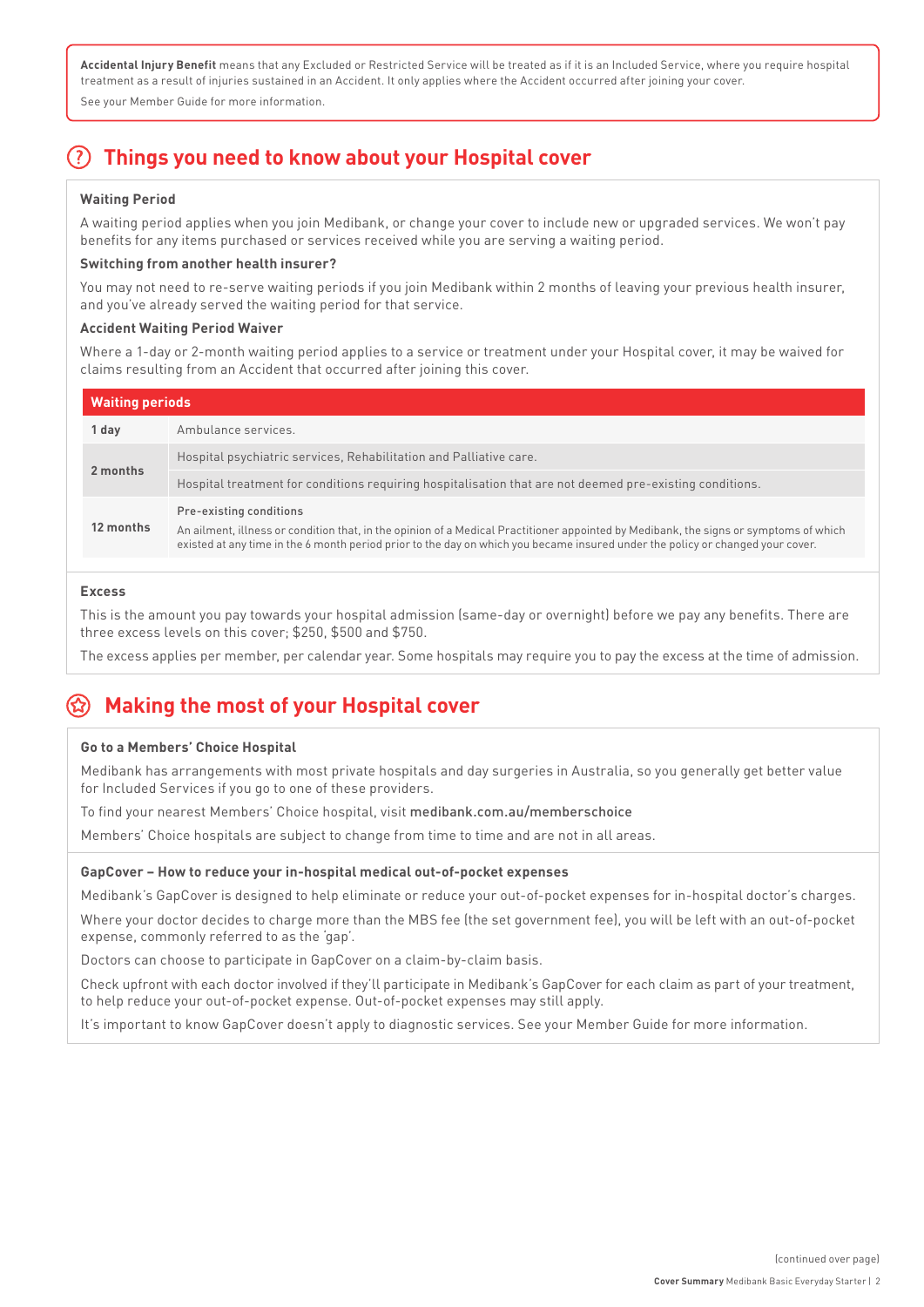#### **Choice of treating doctor or specialist**

You can choose your doctor or specialist when you're treated in hospital as a private patient.

#### **Surgically implanted prostheses**

For an Included or Restricted Service, we'll pay the minimum benefit as listed in the Australian Government's Prostheses List.

#### **Travel and accommodation**

We pay benefits for travel and non-hospital accommodation related to an eligible hospital admission. Travel benefits are payable where the patient must travel more than 200km return. Accommodation costs per admission are limited to \$20 and travel costs are set at \$0.15 per km. The total combined benefit payable for travel and accommodation is \$50 per admission. Conditions apply, refer to your Member Guide.

#### **24/7 Medibank Nurse**

Members are supported around the clock by Medibank nurses on our 24/7 Medibank Nurse telephone service. Call 1800 644 325 for expert health-related advice any time of the day.

### **Extras cover**

Here are the Extras services you can claim for, along with the limits and waiting periods that apply.

Through our Members' Choice network, you'll generally get better value for money with capped rates and a percentage back on what you're charged. With a non-Members' Choice provider, you'll generally get back a Fixed Amount for that service regardless of the provider's charge. As long as the provider is a Medibank recognised provider, benefits are payable for services or items included under your cover.

It's important to know that the benefit we pay for services or items is likely to be less than your annual limit and less than your provider's charge, which means you may have out-of-pocket expenses to pay.

|                                                                                                                                                                                                                                                       | <b>Example items and services</b>                                | <b>Waiting</b><br>period | Amount you can claim               |                                        | <b>Annual limit</b>        |
|-------------------------------------------------------------------------------------------------------------------------------------------------------------------------------------------------------------------------------------------------------|------------------------------------------------------------------|--------------------------|------------------------------------|----------------------------------------|----------------------------|
| <b>Service category</b>                                                                                                                                                                                                                               |                                                                  |                          | <b>Members' Choice</b><br>provider | <b>Non-Members' Choice</b><br>provider | per member                 |
|                                                                                                                                                                                                                                                       | Frames                                                           | 6 months                 | 100%                               |                                        | \$150                      |
| Optical*                                                                                                                                                                                                                                              | Prescription lenses                                              |                          |                                    |                                        |                            |
|                                                                                                                                                                                                                                                       | Contact lenses                                                   |                          |                                    |                                        |                            |
| General dental*<br>Every member gets<br>100% back on up to two<br>check-ups each year<br>at a Members' Choice<br>Advantage dentist<br>(including bitewing x-rays<br>where required). And this<br>doesn't count towards<br>annual limits. <sup>^</sup> | Preventative treatment                                           | 2 months                 | 60%<br>Fixed Amount                |                                        | \$300<br>曽                 |
|                                                                                                                                                                                                                                                       | Dental examinations                                              |                          |                                    |                                        |                            |
|                                                                                                                                                                                                                                                       | Scale and clean                                                  |                          |                                    |                                        |                            |
|                                                                                                                                                                                                                                                       | Surgical dental procedures<br>(excluding hospital charges)       | 12 months                |                                    |                                        |                            |
| Acupuncture*<br>Physiotherapy*                                                                                                                                                                                                                        | Consultations                                                    |                          | 60%                                | <b>Fixed Amount</b>                    | Combined limit of<br>\$400 |
|                                                                                                                                                                                                                                                       | Consultations                                                    |                          |                                    |                                        |                            |
|                                                                                                                                                                                                                                                       | Clinical pilates                                                 |                          |                                    |                                        |                            |
|                                                                                                                                                                                                                                                       | Hydrotherapy sessions                                            |                          |                                    |                                        |                            |
| Chiropractic*                                                                                                                                                                                                                                         | Consultations                                                    | 2 months                 |                                    |                                        |                            |
| Osteopathy                                                                                                                                                                                                                                            | Consultations                                                    |                          | <b>Fixed Amount</b>                |                                        |                            |
| <b>Dietetics</b>                                                                                                                                                                                                                                      | Consultations only                                               |                          |                                    |                                        |                            |
| <b>Natural therapies</b>                                                                                                                                                                                                                              | Consultations for exercise<br>physiology and Chinese<br>medicine |                          |                                    |                                        |                            |
| <b>Remedial massage*</b>                                                                                                                                                                                                                              | Consultations only                                               | 2 months                 | 60%                                | <b>Fixed Amount</b>                    | \$100                      |

[1] Benefit replacement periods apply.

**\*** Members' Choice providers are available for these services only.

**ˆ** Members can claim a maximum of two 100% back dental check-ups per member, per year—either two check-ups at a Members' Choice Advantage dentist (including up to two bitewing x-rays per check-up where required), or a first check-up at a Members' Choice dentist (excluding x-rays) and a second check-up at a Members' Choice Advantage dentist. These check-ups do not count towards annual limits.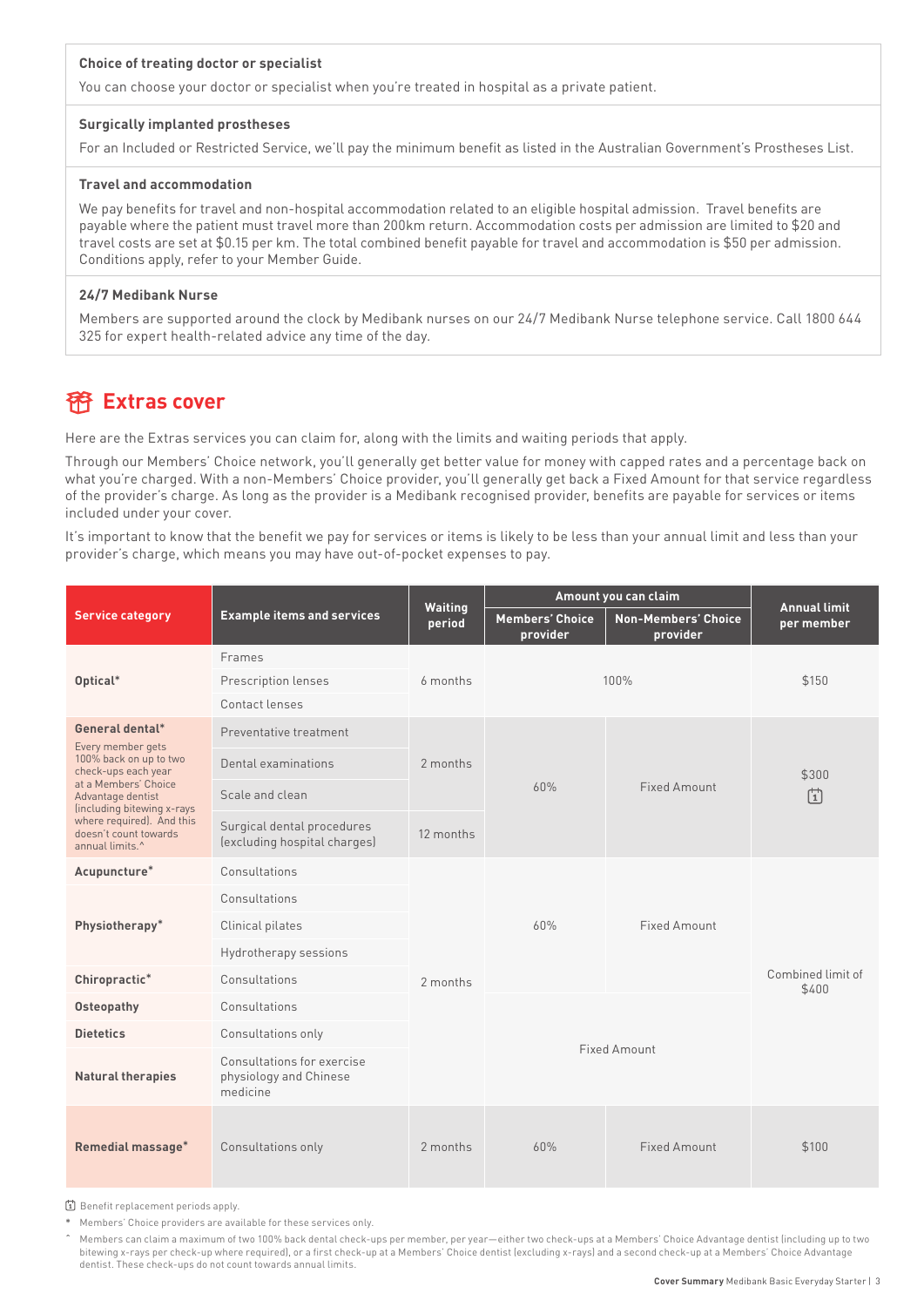## **Things you need to know about your Extras cover**

#### **Waiting periods**

A waiting period applies when you join Medibank, or change your cover to include new or upgraded services. We won't pay benefits for any items purchased or services received while you are serving a waiting period.

#### **Switching from another health insurer?**

You may not need to re-serve waiting periods if you join Medibank within 2 months of leaving your previous health insurer, and you've already served the waiting period for that service. Benefits paid under your previous cover will be taken into account in determining the benefits payable under your Medibank cover.

#### **Annual limits**

An annual limit is the maximum amount of benefits we pay towards services and/or items within a calendar year. A combined limit is an annual limit that applies to a group of services and/or items.

#### **Fixed Amount**

This is the amount we'll pay towards the cost of an Extras service or item if you visit a non-Members' Choice provider. It will generally be lower than the amount you would receive when you visit a Members' Choice provider. The amount of the Fixed Amount depends on the cover you hold and the type of service or item you receive.

# **Benefit Replacement Periods**

This is the amount of time you need to wait from the date you purchase an item, before we pay towards a replacement for it. Below are the benefit replacement periods that apply to your cover. Additional limitations may apply to some individual dental items and services, please contact us on **132 331** before your treatment.

Benefit replacement periods are separate to waiting periods.

| <b>Service category</b> | ltems'      | Benefit replacement period |
|-------------------------|-------------|----------------------------|
| <b>General dental</b>   | Mouthquards | 12 months                  |